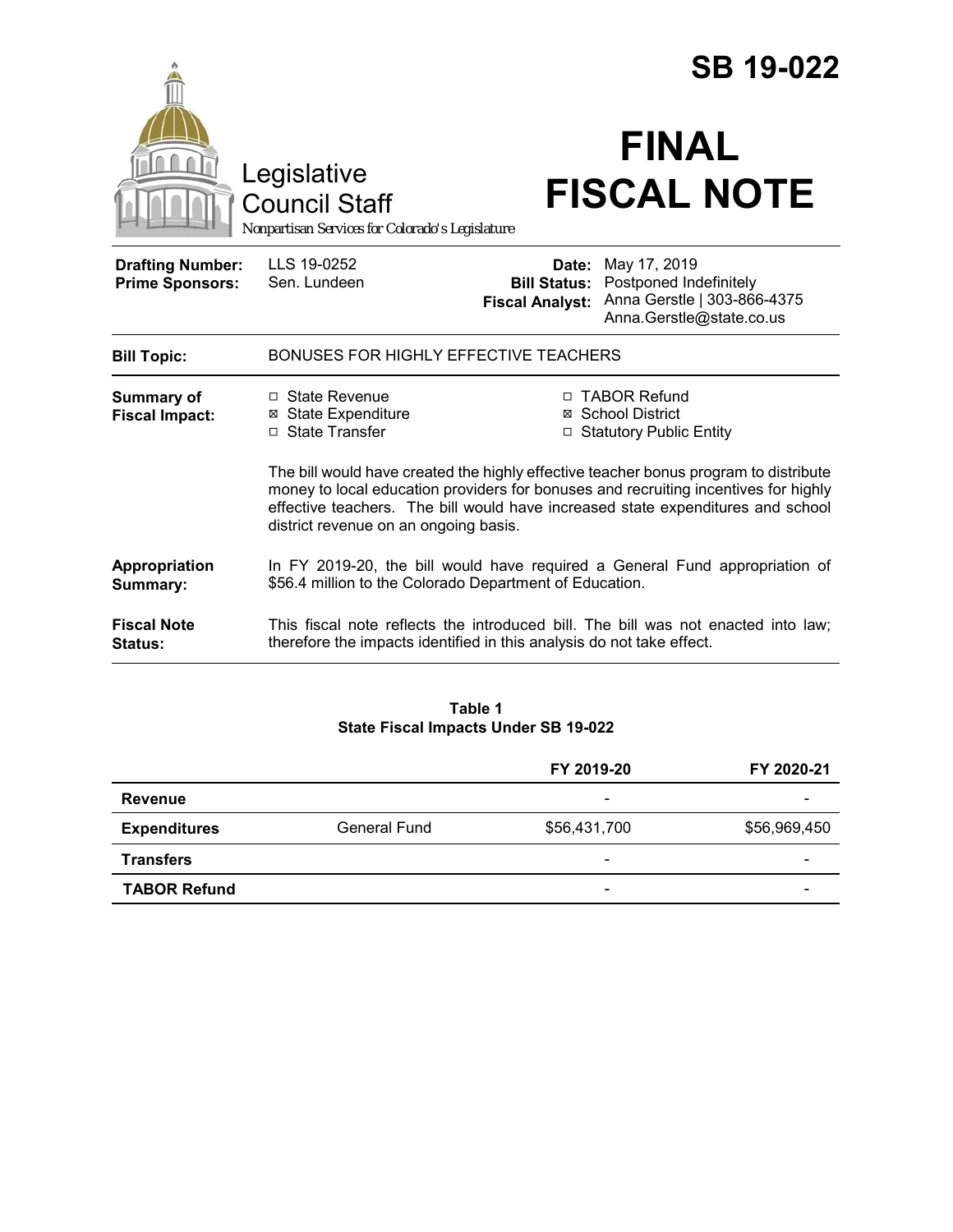May 17, 2019

# **Summary of Legislation**

The bill creates the highly effective teacher bonus program to provide funding to local education providers (LEP) to award bonuses to highly effective teachers and offer monetary incentives to recruit highly effective teachers for employment. For the purposes of this program, LEPs include school districts, charter schools, and board of cooperative educational services (BOCES) that operate a public school. Highly effective teachers include those that received a highly effective rating during the previous school year.

No later than November 1, 2019 and each year thereafter, the Colorado Department of Education (CDE) must distribute \$20,000, plus \$850 per classroom teacher, to each LEP. If the appropriation for the program is not sufficient, CDE must reduce the amount distributed proportionally. For charter schools, the authorizing school district or state Charter School Institute must distribute 100 percent of the funds to the charter school as soon as possible after receiving the funds.

The bill contains the following reporting requirements:

- By September 15, 2019 and each year thereafter, each LEP must submit to the department the total number of teachers, and the number of highly effective teachers, employed by the LEP.
- By June 30, 2020 and each year thereafter, each LEP must submit certain information to CDE describing how the money was distributed during the year.
- By January 15, 2021 and each year thereafter, CDE must submit a summary of the LEP reports from the previous year to the State Board of Education and education committees of the General Assembly.

## **State Expenditures**

The bill increases state General Fund expenditures by approximately \$56.4 million in FY 2019-20, and by \$57.0 million in FY 2020-21. Costs are shown in Table 2 and described below.

|                                          | FY 2019-20                        | FY 2020-21   |
|------------------------------------------|-----------------------------------|--------------|
| <b>Department of Education</b>           |                                   |              |
| Distribution to LEPs - \$20,000 per LEP  | \$8,760,000                       | \$8,760,000  |
| Distribution to LEPs - \$850 per teacher | \$47,601,700                      | \$48,209,450 |
| Data System Costs                        | \$70,000                          |              |
|                                          | \$56,431,700<br><b>Total Cost</b> | \$56,969,450 |

#### **Table 2 Expenditures Under SB 19-022**

**Distributions to LEPs.** The bill requires approximately \$56 million annually to be distributed to LEPs to be awarded to highly effective teachers and used as monetary incentives for recruiting highly effective teachers. Based on the most recent data available, there are 438 eligible LEPs, of which 178 are school districts, 5 are BOCES that operate a public school, and 255 are charter schools. At \$20,000 each, this results in a distribution of \$8.8 million. There will be about 56,000 teachers at eligible LEPs in FY 2019-20. At \$850 each, this results in a distribution of \$47.6 million.